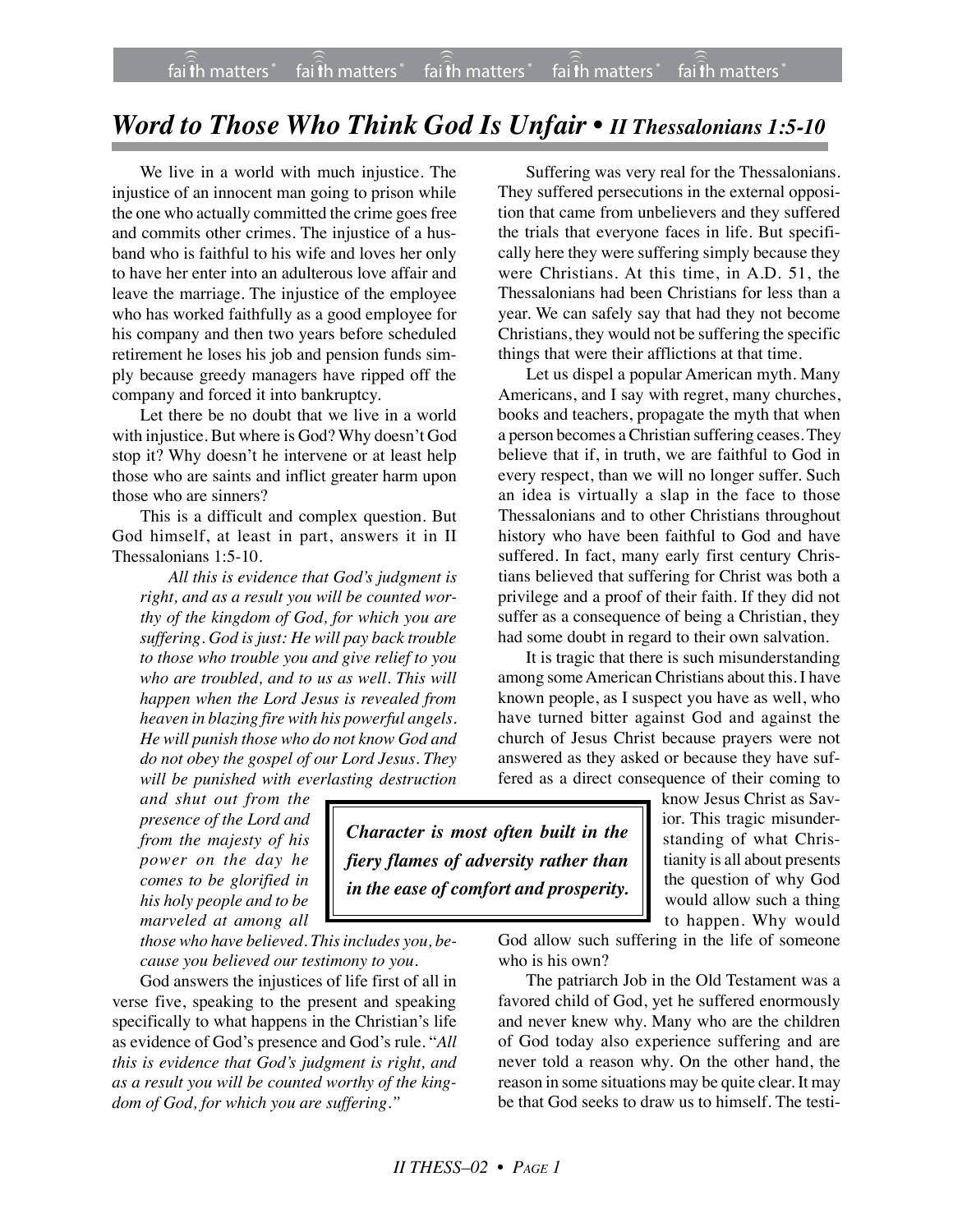monies are many that we are far more inclined to be drawn into a close relationship with God through the tough times than the easy times. It may be because God wants to build our character, for he is far more concerned about our character than he is concerned about our comfort. Character is most often built in the fiery flames of adversity rather than in the ease of comfort and prosperity. Or it may be that God personally wants to teach us to love him simply for himself rather than for the things he gives to us.

I'm not saying in any of this that anyone ought to seek suffering. I would have great difficulty approving such a masochistic approach to faith. However I am saying that Christians are not exempt and that God even allows and causes suffering in our lives in order to make us into the kind of people he wants us to be.

A verse earlier, in IIThessalonians 1:4, the suffering Thessalonians are described as persevering and enduring. Not because they were tough or more spiritual than any other group of Christians, but because God helped them through. They persevered and they endured through this enormous suffering because God had given them the gift they needed, for endurance is God's gift to suffering saints. While God does not always take us out of suffering, he does always take us through suffering.

I wish that I could come up with some marvelous example to illustrate this principle. Perhaps we could say that God is like a lifeboat in a very stormy sea. The boat will not get us out of the storm, but it will get us through the storm. We could compare God to an obstetrician who will not eliminate the pain of labor but will get the mother safely through the labor and the delivery. Or, we could compare God to a tutor who does not get us out of taking a test, but through his teaching enables us to pass the test. The teaching in 2 Thessalonians 1:5 is that the very fact that you endured and that you have gotten this far is proof of God's love and justice. "*All this is evidence that God's judgment is right*."

In the rest of verse five we are told that there is a prize that goes with this proof or this evidence: "*you will be counted worthy of the kingdom of God, for which you are suffering*." Now please do not misunderstand this statement and misconstrue the New Testament teaching to be that because someone suffers therefore that person has access to the kingdom of God and to heaven. That is the Muslim teaching of the Ayatollah Khomeini who tells people to suffer and die for Islam in order to get a guaranteed place in heaven. The Ayatollah sent 14 yearold boys into battle against Iraq with the promise that if they died for Islam they would ascend to heaven as martyrs because suffering gives access to the kingdom. That could not be farther from New Testament teaching. The New Testament consistently proclaims that we do not gain access to God nor to his kingdom in heaven through the things that we do but through the grace of God that is bestowed generously upon our lives. When the Bible says that we are "counted worthy," it's because of Jesus, not because of ourselves.

Several years ago I was privileged to eat at a country club where I could never be a member on my own. I could not afford it, nor do I have the prestige to join. But that day I was a guest of someone else who was unable to be there. He very graciously made a reservation for me for lunch and gave me his membership number which I, not reluctantly, used. When I went to the country club and gave his name, I was immediately welcomed and had a marvelous lunch. I must confess to you that I felt a certain level of pleasure when the check came and I simply wrote his number in the appropriate blank there at the bottom.

That is the way I got into the country club, and that is the way I'm getting into heaven. Not on my merit, but on Jesus' number. That is what it means in verse five when it says we are "*counted worthy of the kingdom of God;*" we are getting in on Jesus' number.

Let me try to summarize what this verse is teaching — sort of capsulize it. We are being taught that Christians suffer. No doubt about that. But our suffering, our enduring and our "getting Jesus' number to the kingdom" all are proof that we belong to God and that God is active in our present lives. "*All this is evidence that God's judgment is right, and as a result you will be counted worthy of the kingdom of God, for which you are suffering*." While the suffering is hard, what is taught here is good. But it does not fully answer the initial question about injustice. Why is it that Christians suffer and those who cause that suffering seem to prosper? For that we move to the future and to verses six through ten.

Look again carefully at II Thessalonians 1:6-7. *God is just: He will pay back trouble to those who trouble you and give relief to you*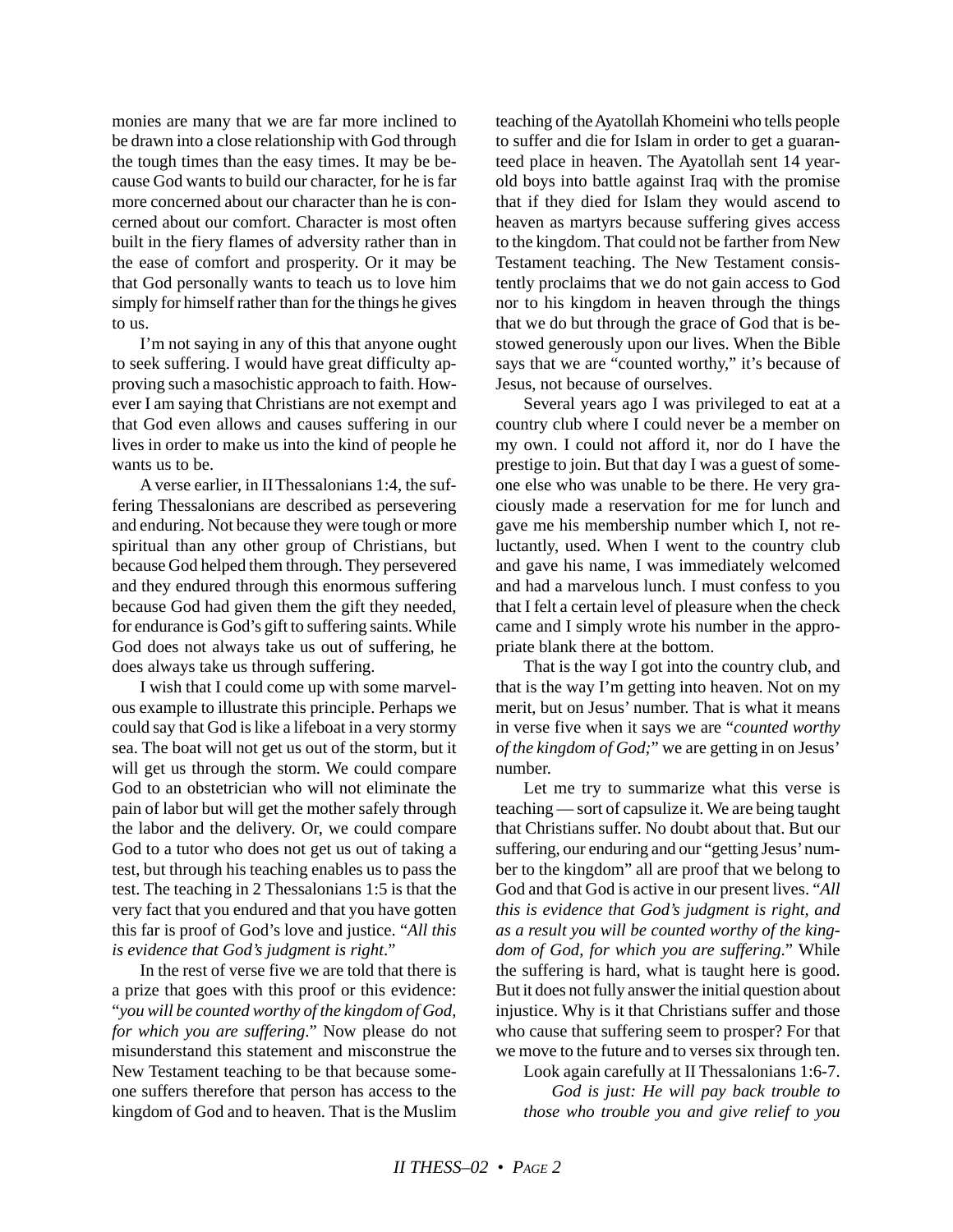*who are troubled, and to us as well. This will happen when the Lord Jesus is revealed from heaven in blazing fire with his powerful angels.*

God guarantees justice. The troubled will get relief and the troublers will get trouble. God is just. He keeps full and accurate records. God knows everything that is happening in the world; there are no secret places where God cannot see or hear. God knows who cheated the other person out of a job. God knows who is responsible for the break-up of a marriage. God knows all of the details, and he will pay back everyone. That is his promise and his guarantee.

The troublers will get trouble, but the troubled will get relief. The Greek word chosen here to communicate this relief is a word that the Greeks used to refer to releasing a bowstring so that it is no longer taut and under pressure. We can relate to that for many times we feel as tight as a string on a 100 pound hunting bow! But then they would use this word translated here as "relief," referring to when the string is released and even when the bow is un-

strung. We have expressions in our own society that are parallel to that. We refer to being "uptight" or to being "strung out." We welcome the promise that God will release the tension, that he guarantees relief.

But when is this going to happen? Some of it happens all the time. God intervenes and cuts off the power of the Hitlers and the Idi Amins of this world. He often reaches out to catch up with the pimps and the drug dealers and the white-collar criminals of our society. It is a documented everyday occurrence. However, the final guarantee of eventually making everything right does not come until that moment of Christ's return. On that amazing day, this Jesus who was born in Bethlehem, who grew up in Nazareth, who taught as an itinerate preacher, who performed miracles, who died on the cross outside of Jerusalem, who rose again on the third day and eventually ascended into heaven, will come back with flaming robes and with powerful angels. On that day he will judge the troublemakers and relieve the troubled. He absolutely promises.

*God is just: He will pay back trouble to*

*those who trouble you and give relief to you who are troubled, and to us as well. This will happen when the Lord Jesus is revealed from heaven in blazing fire with his powerful angels* (II Thess. 1:6-7)*.*

When Jesus returns he will judge and he will punish. Two specific groups are detailed in verse eight. The first is "*those who do not know God*." This does not refer to those who are ignorant of God and the gospel, those in distant places who have never heard of the name of Jesus Christ, but specifically to those who have had the opportunity to know God and have chosen otherwise. Likewise, the other group is *"those who do not obey the gospel of our Lord Jesus.*" They are those who have deliberately chosen to disobey. They have refused the invitation and the truth of salvation.

We need to understand what we are talking about, for we are dealing with God himself. Jesus Christ is the Son of God, the king of kings, the boss of bosses. He is the creator of all creatures, absolutely supreme. It is he who offers salvation to all

*When Jesus returns, he will give punishment for the rejecters and he will give glory to the believers.*

who will believe and it is he who calls upon us to obey and follow him. There are those who say, "I'll think about it," "Just give me a few years to work it through" or "I'd like to

know the options. I'll check them out and get back to you." Do we realize who we're talking to?

Again, what parallel can we find? What employee who wants to keep a job would dare speak to the boss like that? What private in an army in the midst of a battle would tell the commanding general, "I'm not sure you have a good plan?" Or what patient on the operating table would tell the surgeon how to operate? The absurdity of anyone so addressing Jesus Christ himself! We need to understand that this is serious business. Life is serious. What we say really does matter. What we do really does make a difference. And what we believe makes an eternal difference.

*He will punish those who do not know God and do not obey the gospel of our Lord Jesus. They will be punished with everlasting destruction and shut out from the presence of the Lord and from the majesty of his power…* (II Thess. 1:8-9).